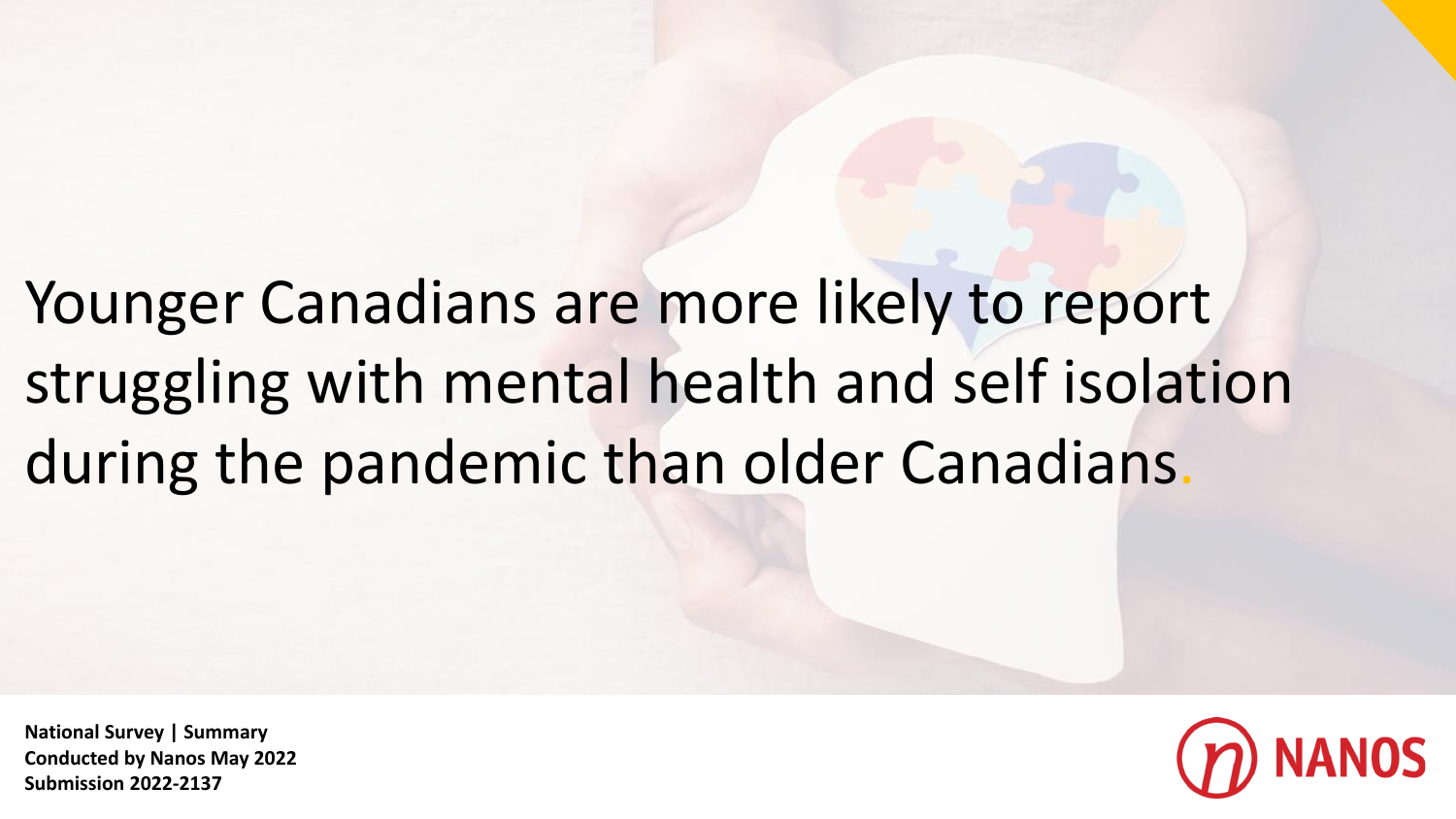# **Key Findings**



### **YOUNGER CANADIANS**

Overall, younger Canadians continue to be more likely than older Canadians to report experiencing negative impacts of the pandemic such as not coping well with self isolation, a worsening of their mental health, and increased alcohol consumption.

## **COPING WITH ISOLATION**

A majority of Canadians still report coping well (37%) or somewhat well (44%) with self isolation, which is consistent with the previous waves of research.

# 1 2 3 4

# **MENTAL HEALTH**

Canadians remain about three times more likely to report that their mental health is worse (14%) or somewhat worse (25%) compared to before the pandemic rather than better (four per cent) or somewhat better (10%).



## **ALCOHOL CONSUMPTION**

The proportion of Canadians who report their alcohol consumption has decreased compared to before the pandemic (16%) remains higher than the March 2020 benchmark (12%), although most continue to say their consumption hasn't changed or they do not drink.

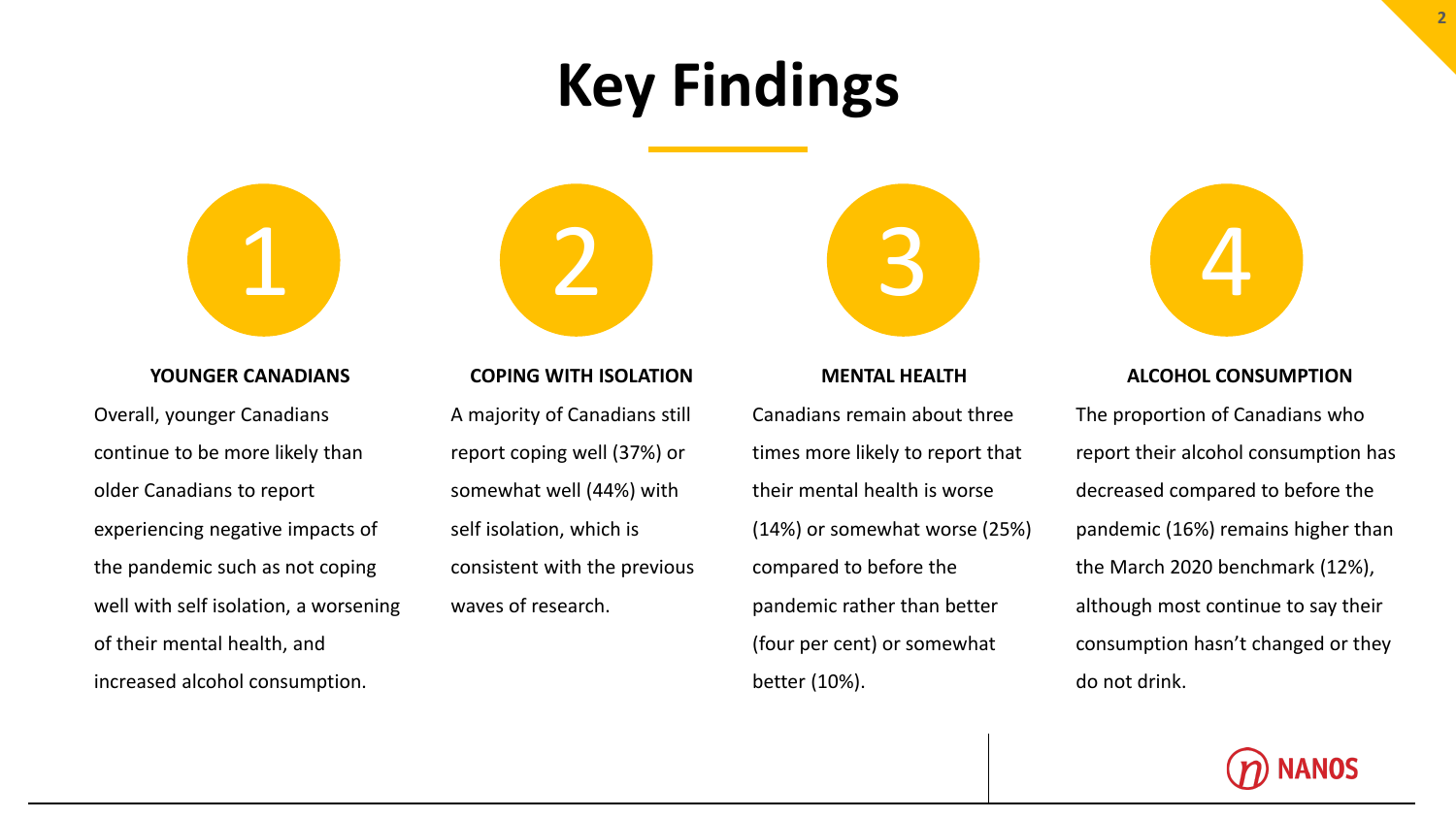# Coping with self-isolation during COVID-19 outbreak



Many Canadians are self-isolating and only going out in public for essentials or to work in an essential workplace. Are you coping very well, somewhat well, somewhat poorly, or poorly with self-isolation?



\*Weighted to the true population proportion.

\*Charts may not add up to 100 due to rounding.

\*The net score is the difference between all positive and negative numbers in a question.

\*\*Tracking data from the Globe and Mail Submission 2020-1628

Source: Nanos Research, RDD dual frame hybrid telephone and online random survey, April 29<sup>th</sup> to May 2<sup>nd</sup>, 2022, n=1005, accurate 3.1 percentage points plus or minus, 19 times out of 20.

Similar to the previous waves, a majority of Canadians report coping very well or somewhat well with self-isolation. Younger Canadians (18- 34) continue to be more likely to report dealing poorly (nine percent) or somewhat poorly (16%) than older Canadians (55 plus) (two percent poorly, nine per cent somewhat poorly). " "

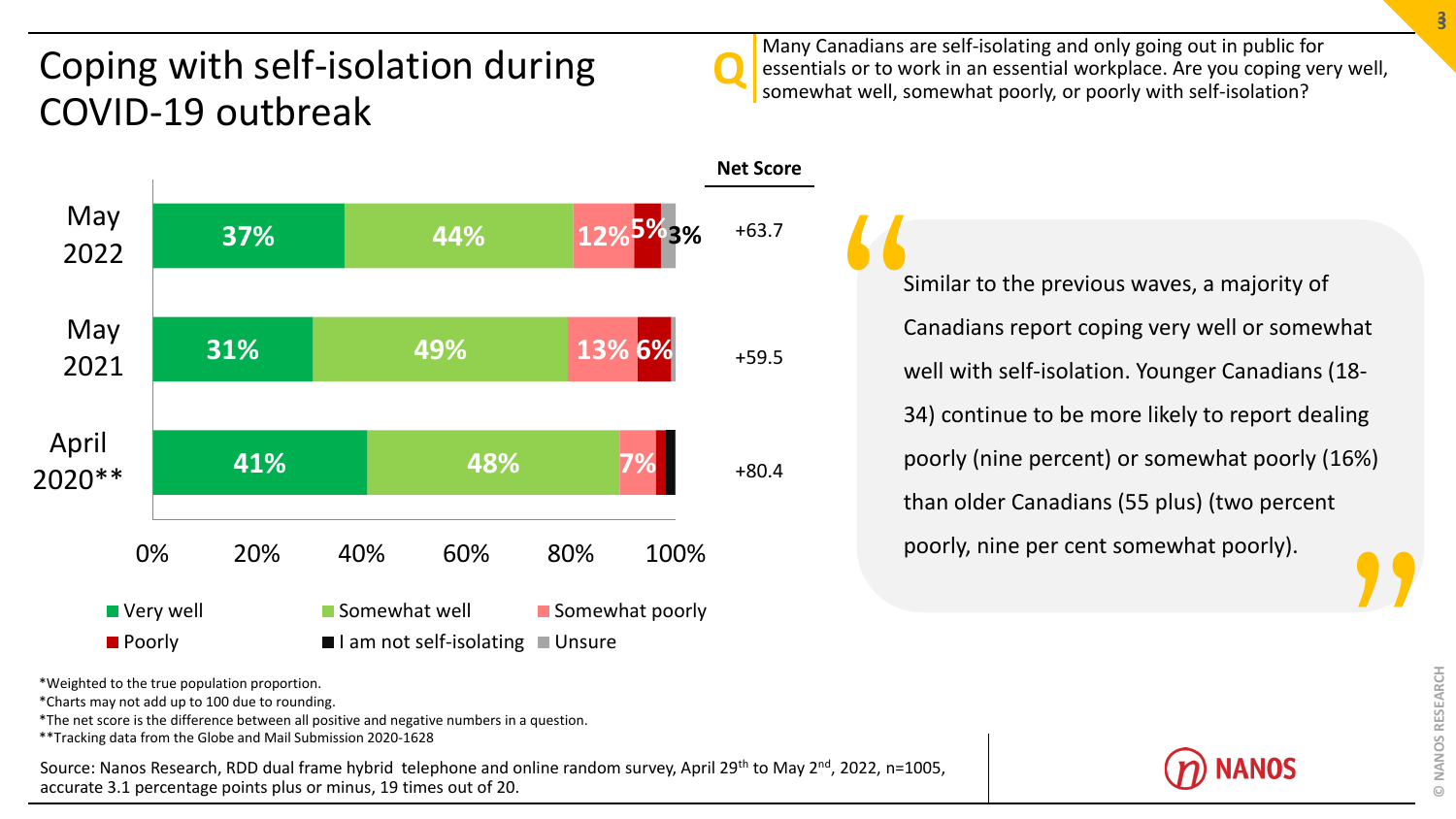# Coping with self-isolation during COVID-19 outbreak

 $\mathbf{Q}$ Many Canadians are self-isolating and only going out in public for essentials or to work in an essential workplace. Are you coping very well, somewhat well, somewhat poorly, or poorly with self-isolation? [Tracking question from the Globe and Mail submission 2020-1628]

|                         | Atlantic<br>$(n=100)$ | Quebec<br>$(n=249)$ | Ontario<br>$(n=301)$  | Prairies<br>$(n=196)$ | <b>BC</b><br>$(n=159)$ |
|-------------------------|-----------------------|---------------------|-----------------------|-----------------------|------------------------|
|                         | 83.1%                 | 83.3%               | 77.9%                 | 78.7%                 | 83.6%                  |
| Very well/somewhat well | Men<br>$(n=525)$      | Women<br>$(n=480)$  | 18 to 34<br>$(n=309)$ | 35 to 54<br>$(n=370)$ | 55 plus<br>$(n=326)$   |
|                         | 81.8%                 | 79.1%               | 72.3%                 | 78.7%                 | 87.7%                  |
|                         | Atlantic<br>$(n=100)$ | Quebec<br>$(n=249)$ | Ontario<br>$(n=301)$  | Prairies<br>$(n=196)$ | <b>BC</b><br>$(n=159)$ |
|                         | 15.2%                 | 15.7%               | 19.5%                 | 16.6%                 | 11.8%                  |
| Poorly/somewhat poorly  | Men<br>$(n=525)$      | Women<br>$(n=480)$  | 18 to 34<br>$(n=309)$ | 35 to 54<br>$(n=370)$ | 55 plus<br>$(n=326)$   |
|                         | 16.2%                 | 17.3%               | 24.5%                 | 17.6%                 | 10.6%                  |

\*Weighted to the true population proportion.

\*Charts may not add up to 100 due to rounding.

\*The net score is the difference between all positive and negative numbers in a question.

Source: Nanos Research, RDD dual frame hybrid telephone and online random survey, April 29<sup>th</sup> to May 2<sup>nd</sup>, 2022, n=1005, accurate 3.1 percentage points plus or minus, 19 times out of 20.

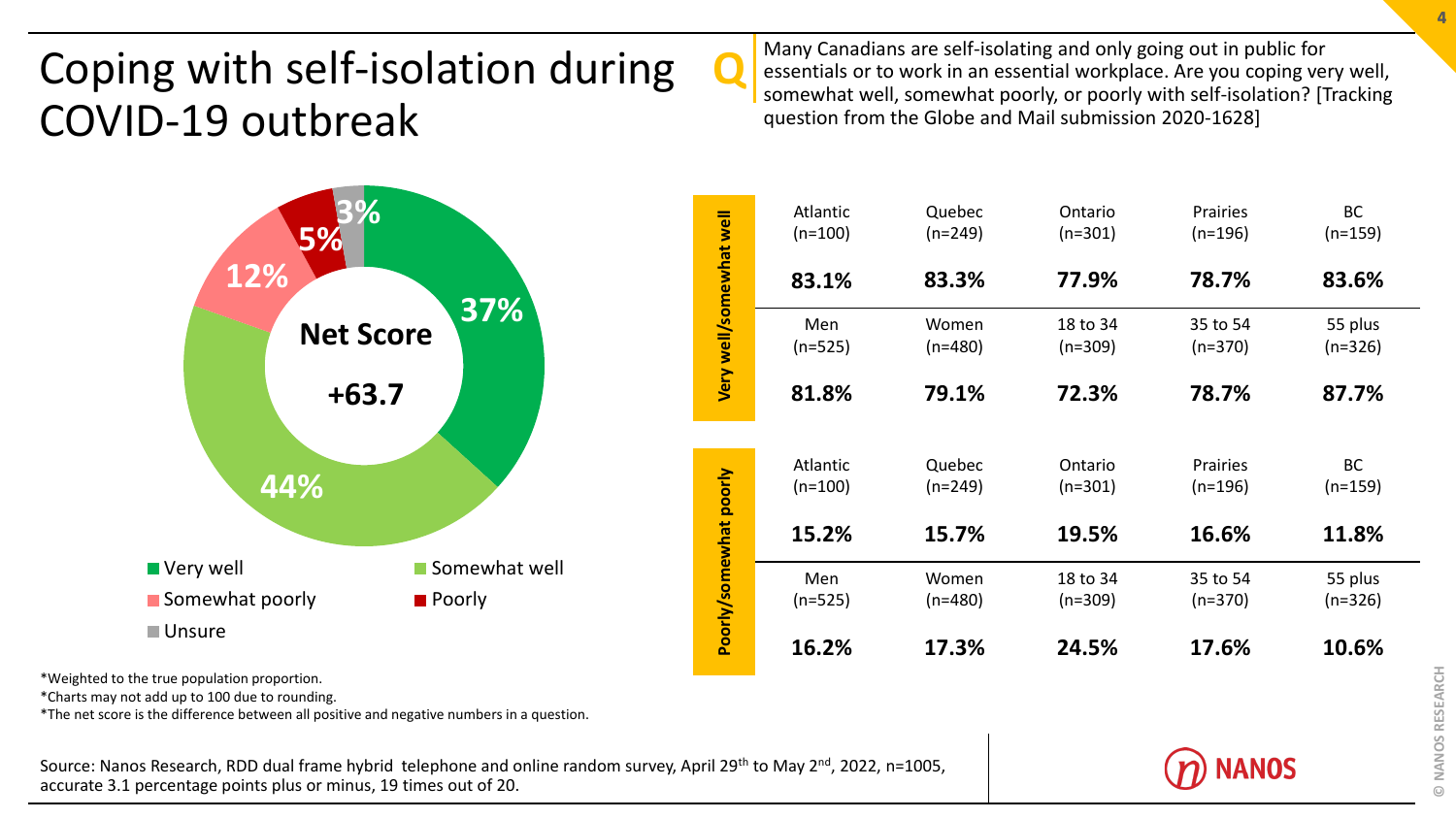# Mental health condition now compared to before the pandemic



Is your mental health today better, somewhat better, somewhat worse, worse or about the same as before the COVID-19 pandemic? [Tracking question from the MHCC submission 2020-1636]



\*Weighted to the true population proportion.

\*Charts may not add up to 100 due to rounding.

\*The net score is the difference between all positive and negative numbers in a question.

\*\*Tracking data from the MHCC Submission 2020-1636

Source: Nanos Research, RDD dual frame hybrid telephone and online random survey, April 29<sup>th</sup> to May 2<sup>nd</sup>, 2022, n=1005, accurate 3.1 percentage points plus or minus, 19 times out of 20

Canadians are marginally more likely to report that their mental health is better or somewhat better than before the pandemic than the May 2021 wave. Younger Canadians (18-34) are more likely to report that their mental health is worse (22%) or somewhat worse (28%) than older Canadians (55 plus)(eight per cent worse, 21% somewhat worse).  $\frac{1}{t}$ **"** 

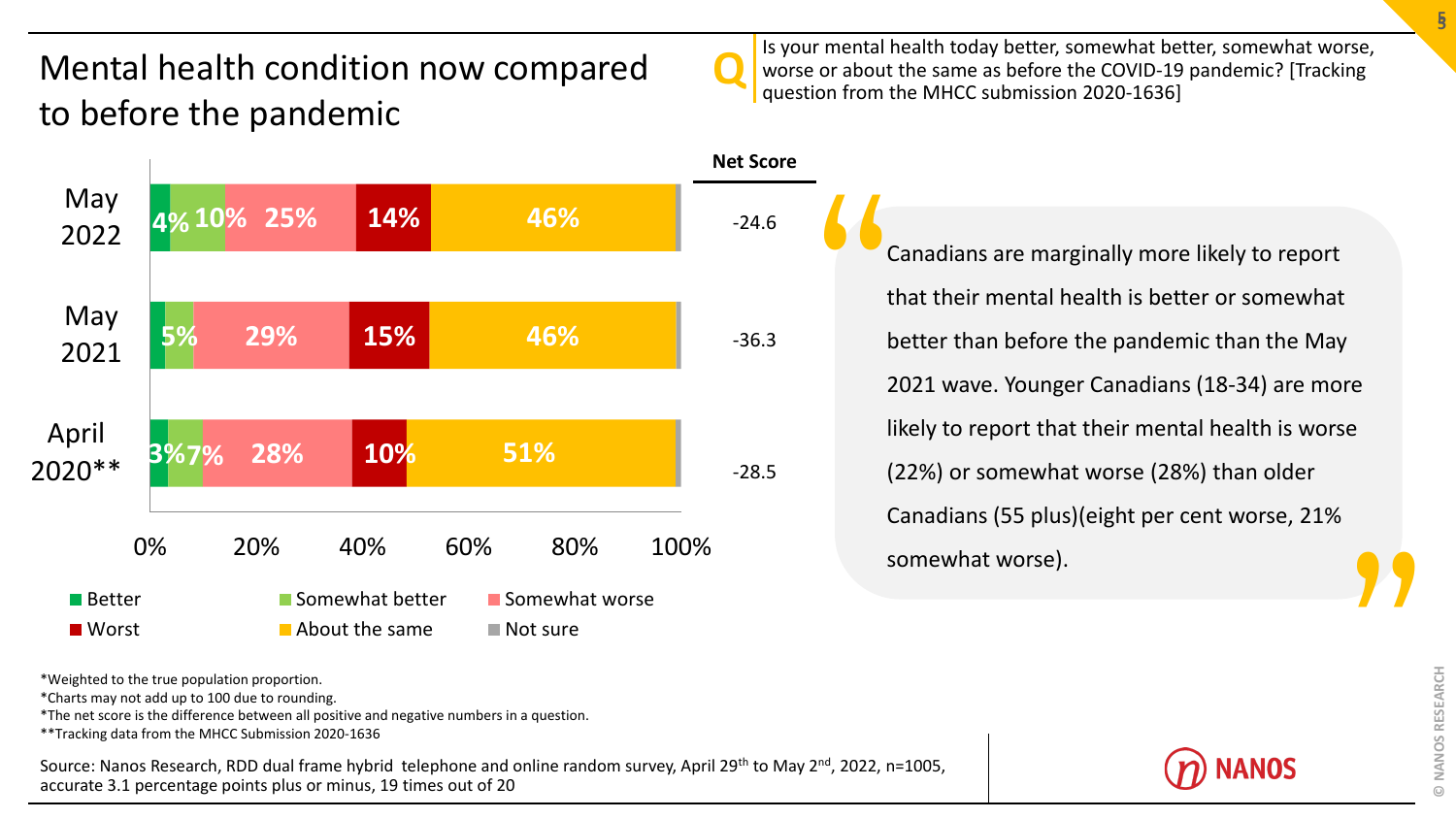# Mental health condition now compared to before the pandemic



Is your mental health today better, somewhat better, somewhat worse, worse or about the same as before the COVID-19 pandemic? [Tracking question from the MHCC submission 2020-1636]

 $\mathbf{Q}$ 

|                             | Atlantic<br>$(n=100)$ | Quebec<br>$(n=249)$ | Ontario<br>$(n=301)$  | Prairies<br>$(n=196)$ | <b>BC</b><br>$(n=159)$ |
|-----------------------------|-----------------------|---------------------|-----------------------|-----------------------|------------------------|
|                             | 51.2%                 | 56.2%               | 44.5%                 | 40.1%                 | 38.4%                  |
| About the same              | Men<br>$(n=525)$      | Women<br>$(n=480)$  | 18 to 34<br>$(n=309)$ | 35 to 54<br>$(n=370)$ | 55 plus<br>$(n=326)$   |
|                             | 48.5%                 | 43.7%               | 31.9%                 | 40.8%                 | 60.8%                  |
|                             |                       |                     |                       |                       |                        |
|                             | Atlantic              | Quebec              | Ontario               | Prairies              | <b>BC</b>              |
|                             | $(n=100)$             | $(n=249)$           | $(n=301)$             | $(n=196)$             | $(n=159)$              |
| <b>Worse/somewhat worse</b> | 37.4%                 | 27.4%               | 41.5%                 | 45.1%                 | 42.5%                  |
|                             | Men                   | Women               | 18 to 34              | 35 to 54              | 55 plus                |
|                             | $(n=525)$             | $(n=480)$           | $(n=309)$             | $(n=370)$             | $(n=326)$              |
|                             | 35.9%                 | 41.5%               | 50.7%                 | 41.1%                 | 28.2%                  |

\*Weighted to the true population proportion.

\*Charts may not add up to 100 due to rounding.

\*The net score is the difference between all positive and negative numbers in a question.

\*Tracking question from the Globe and Mail submission 2020-1636

Source: Nanos Research, RDD dual frame hybrid telephone and online random survey, April 29<sup>th</sup> to May 2<sup>nd</sup>, 2022, n=1005, accurate 3.1 percentage points plus or minus, 19 times out of 20

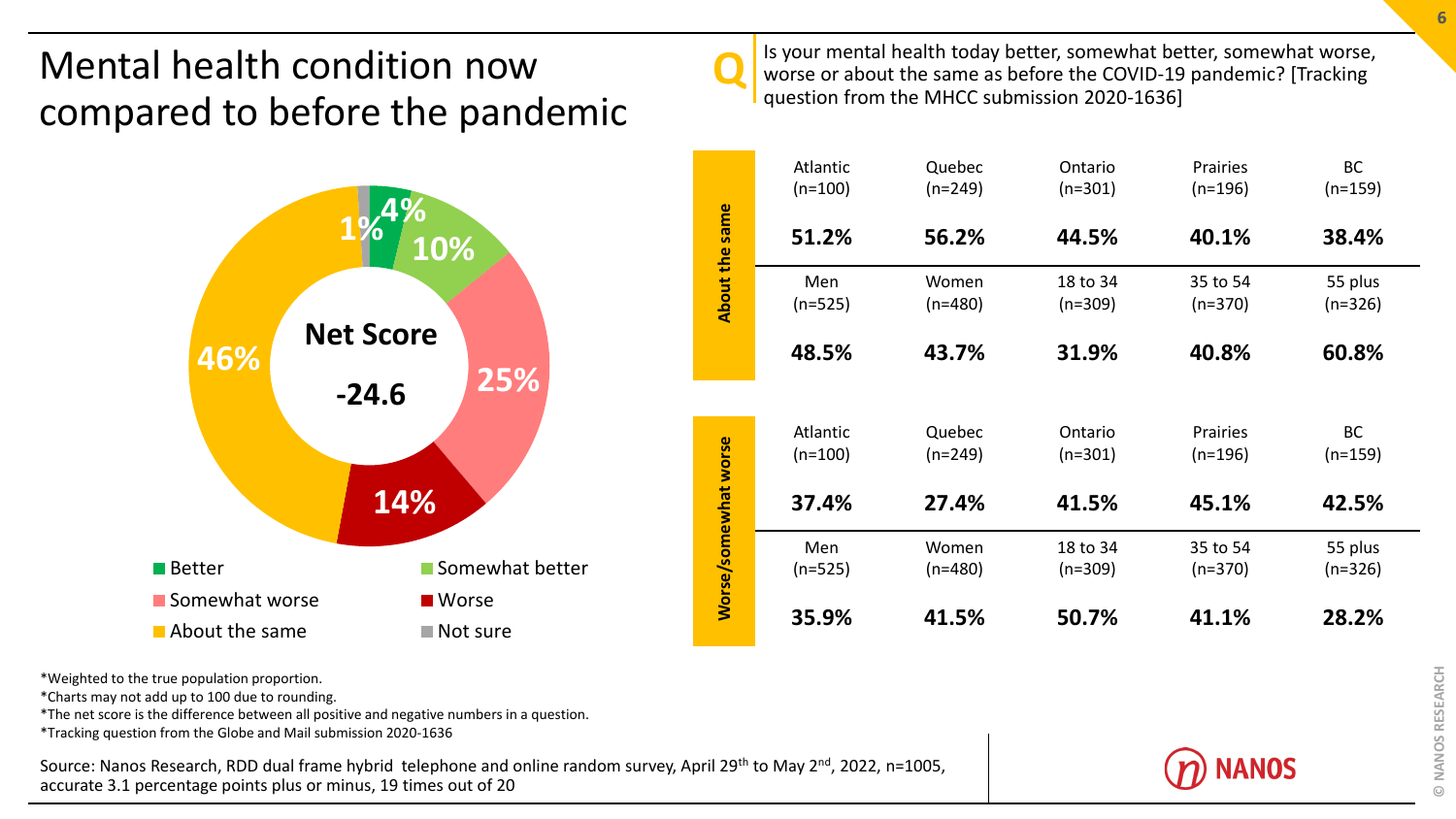# Change in consumption of alcohol



Compared to before the pandemic, has your alcohol consumption increased, decreased or stayed the same?

\*Previous waves: Since LAST MARCH, has your alcohol consumption increased, decreased or stayed the same? [Tracking May 2021] Since you have been home more, has your alcohol consumption increased, decreased or stayed the same? [Tracking from the CCSA March submission 2020-1621 and May submission 2020-1645]



**Increase Decreased Remained the same II don't drink alcohol** 

\*Weighted to the true population proportion.

\*Charts may not add up to 100 due to rounding.

\*The net score is the difference between all positive and negative numbers in a question.

\*\*Tracking data from the CCSA May Submission 2020-1645 and CCSA March Submission 2020-1621

Source: Nanos Research, RDD dual frame hybrid telephone and online random survey, April 29<sup>th</sup> to May 2<sup>nd</sup>, 2022, n=1002, accurate 3.1 percentage points plus or minus, 19 times out of 20

The proportion of Canadians who report their alcohol consumption has decreased compared to before the pandemic continues to marginally trend up from the first wave in March 2020. "



**"**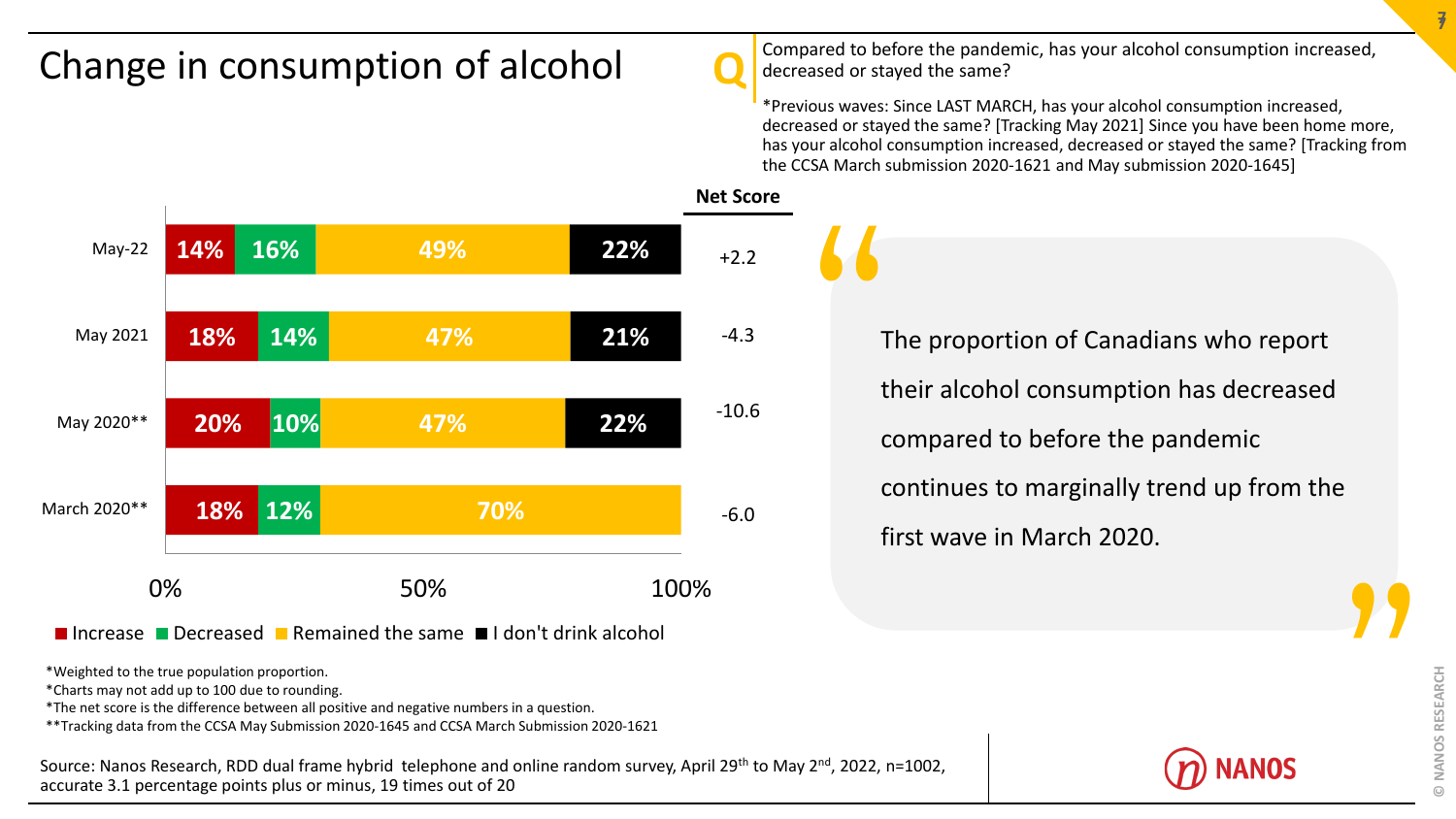# Change in consumption of alcohol Compared to before the pandemic, has your alcohol consumption Change in consumption





\*Weighted to the true population proportion.

\*Charts may not add up to 100 due to rounding.

\*The net score is the difference between all positive and negative numbers in a question.

Source: Nanos Research, RDD dual frame hybrid telephone and online random survey, April 29<sup>th</sup> to May 2<sup>nd</sup>, 2022, n=1002, accurate 3.1 percentage points plus or minus, 19 times out of 20



Prairies (n=196)

35 to 54 (n=368)

Prairies (n=196)

35 to 54 (n=368)

BC (n=159)

55 plus (n=325)

BC (n=159)

55 plus (n=325)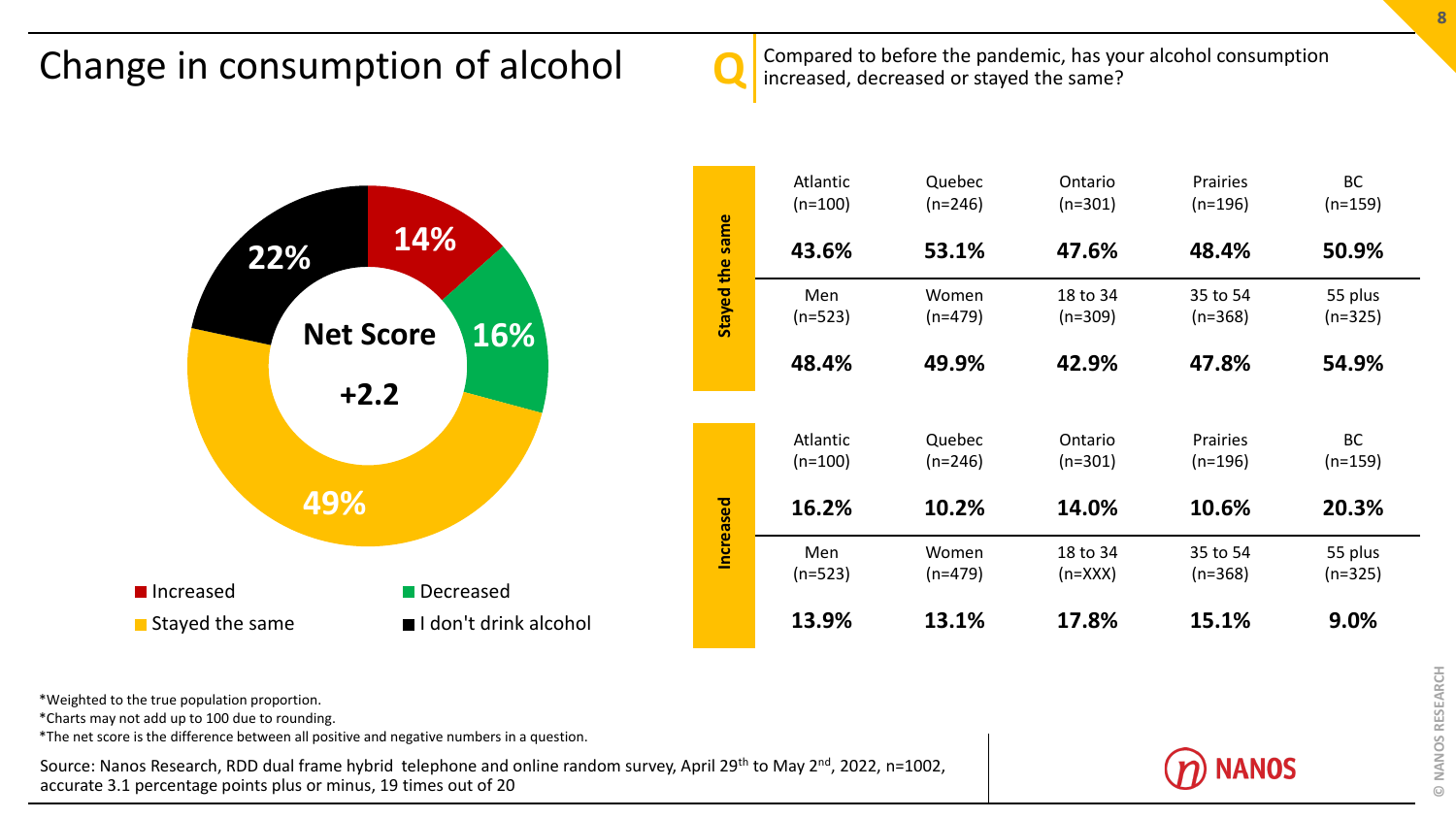# Express concern about drinking since COVID-19



\*Weighted to the true population proportion.

\*Charts may not add up to 100 due to rounding.

Source: Nanos Research, RDD dual frame hybrid telephone and online random survey, April 29<sup>th</sup> to May 2<sup>nd</sup>, 2022, n=1001, accurate 3.1 percentage points plus or minus, 19 times out of 20

 $\mathbf{Q}$ In the past 12 months, has a relative, friend, doctor, or another health professional expressed concern about your drinking or suggested you cut down? (Select all that apply)

\*Previous wave: Since the onset of COVID-19, has a relative, friend, doctor, or another health professional expressed concern about your drinking or suggested you cut down? (Select all that apply) [Tracking question tweaked from the CCSA May submission 2020-1645]

Consistent with the previous waves, the vast majority of Canadians report that no one has expressed concern about their drinking or suggested they cut down. "

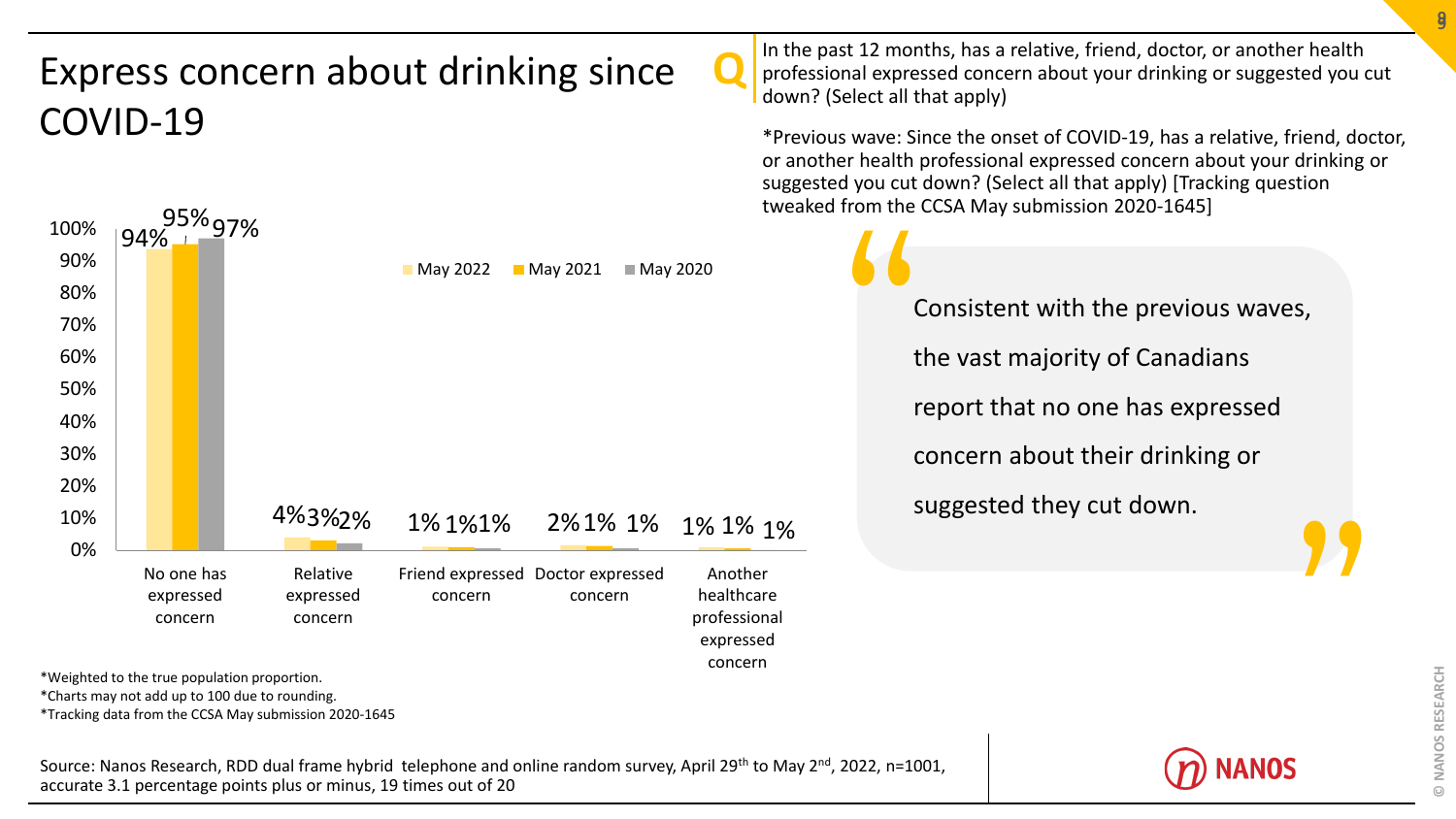# Express concern about mental health since COVID-19



 $\mathbf{Q}$ In the past 12 months, has a relative, friend, doctor, or another health professional expressed concern about your mental health? (Select all that apply)

> Nearly four in ten Canadians report that either a relative, friend, doctor or other healthcare professionals have expressed concern about their mental health, a marginal increase since the last wave in May 2021. Younger Canadians are less likely to report that no one has expressed concern about their mental health (60%) than older Canadians (55 plus)(90%). New New York **"**

\*Weighted to the true population proportion.

\*Charts may not add up to 100 due to rounding.

Source: Nanos Research, RDD dual frame hybrid telephone and online random survey, April 29<sup>th</sup> to May 2<sup>nd</sup>, 2022, n=999, accurate 3.1 percentage points plus or minus, 19 times out of 20

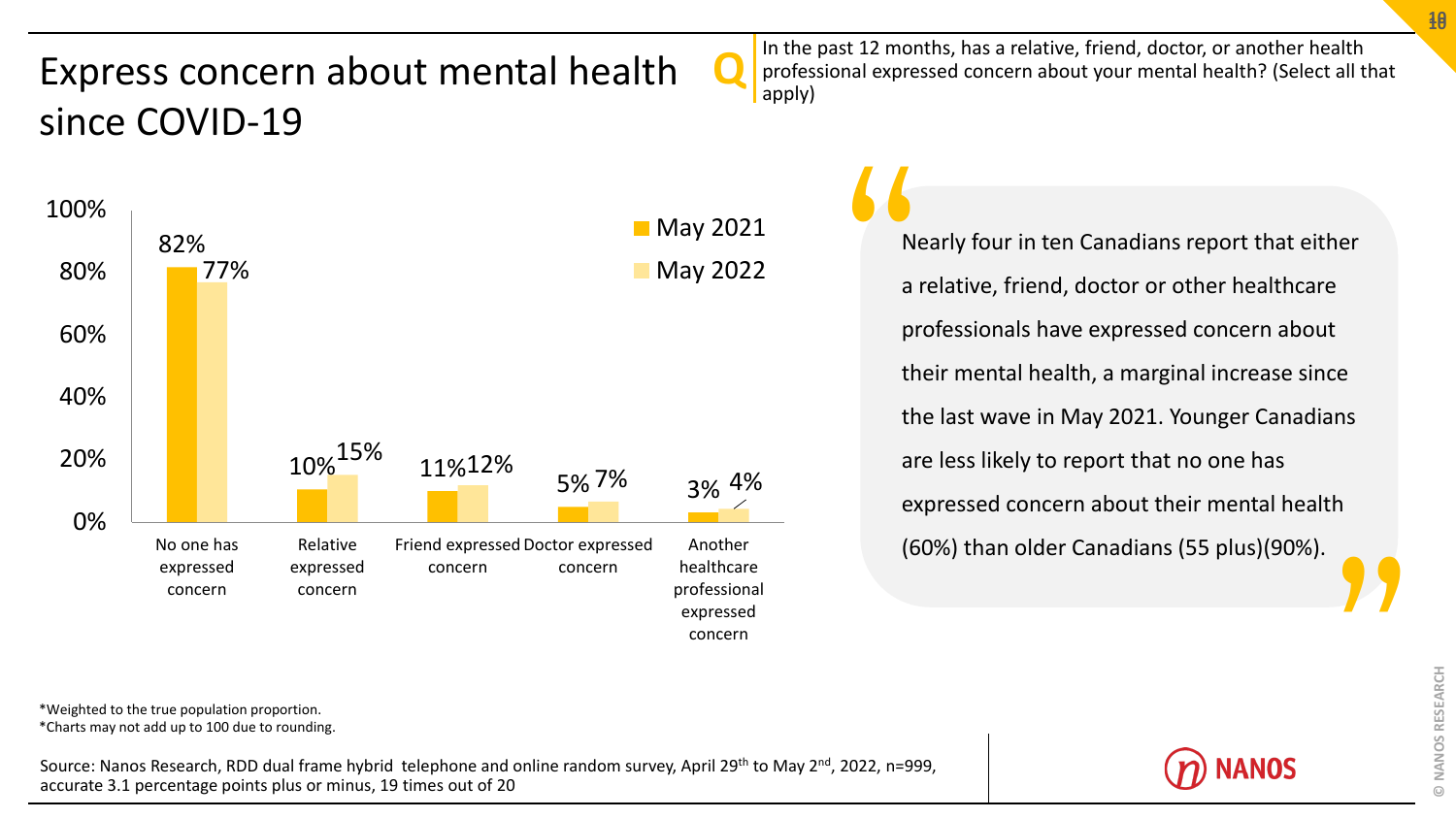Nanos conducted an RDD dual frame (land- and celllines) hybrid telephone and online random survey of 1,005 Canadians, 18 years of age or older, between April 29<sup>th</sup> to May 2<sup>nd</sup>, 2022 as part of an omnibus survey. Participants were randomly recruited by telephone using live agents and administered a survey online. The results were statistically checked and weighted by age and gender using the latest Census information and the sample is geographically stratified to be representative of Canada.

Individuals were randomly called using random digit dialling with a maximum of five call backs.

The margin of error for a random survey of 1,005 Canadians is ±3.1 percentage points, 19 times out of 20.

The research was sponsored and conducted by Nanos Research.

Note: Charts may not add up to 100 due to rounding.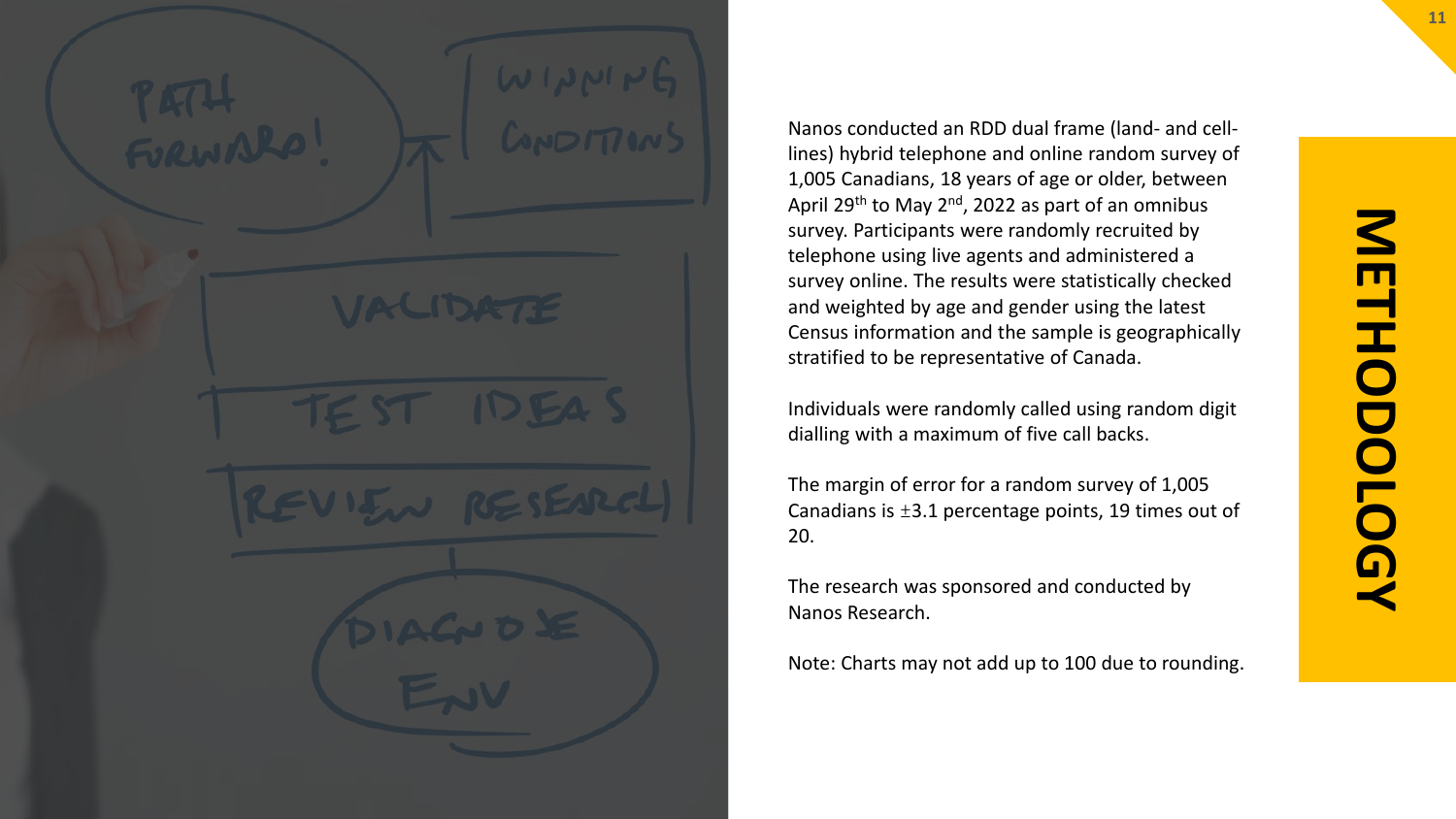**Globe 2020-1628 and MHCC 2020-1636 :** Nanos conducted an RDD dual frame (land- and cell-lines) hybrid telephone and online random survey of 1,049 Canadians, 18 years of age or older, between April 25<sup>th</sup> and 27<sup>th</sup>, 2020 as part of an omnibus survey. Participants were randomly recruited by telephone using live agents and administered a survey online. The sample included both land- and cell-lines across Canada. The results were statistically checked and weighted by age and gender using the latest Census information and the sample is geographically stratified to be representative of Canada. Individuals randomly called using random digit dialling with a maximum of five call backs. The margin of error for this survey is ±3.1 percentage points, 19 times out of 20. This study was commissioned by the Globe and Mail and the research was conducted by Nanos Research. Note: Charts may not add up to 100 due to rounding.

**CCSA March 2020-1621:** Nanos conducted an RDD dual frame (land-and cell-lines) hybrid telephone and online random survey of 1,036 Canadians, 18 years of age or older, between March 30thand April 2nd, 2020 as part of an omnibus survey. Participants were randomly recruited by telephone using live agents and administered a survey online. The results were statistically checked and weighted by age and gender using the latest Census information and the sample is geographically stratified to be representative of Canada. Individuals were randomly called using random digit dialing with a maximum of five call backs.

The margin of error for this survey is ±3.1 percentage points, 19 times out of 20. The research was commissioned by the Canadian Centre on Substance Use and Addiction and was conducted by Nanos Research. Note: Charts may not add up to 100 due to rounding.

**CCSA May 2020-1645:** Nanos conducted an RDD dual frame (land- and cell-lines) hybrid telephone and online random survey of 1,009 Canadians, 18 years of age or older, between May 26th and 28th, 2020 as part of an omnibus survey. Participants were randomly recruited by telephone using live agents and administered a survey online. The results were statistically checked and weighted by age and gender using the latest Census information and the sample is geographically stratified to be representative of Canada. Individuals were randomly called using random digit dialling with a maximum of five call backs. The margin of error for this survey of 1,009 Canadians is ±3.1 percentage points, 19 times out of 20. The research was commissioned by Canadian Centre on Substance Use and Addiction and was conducted by Nanos Research. Note: Charts may not add up to 100 due to rounding.

**Nanos April OMNI 2021-1893**: Nanos conducted an RDD dual frame (land- and cell-lines) hybrid telephone and online random survey of 1,025 Canadians, 18 years of age or older, between April 29th and May 3rd, 2021 as part of an omnibus survey. Participants were randomly recruited by telephone using live agents and administered a survey online. The results were statistically checked and weighted by age and gender using the latest Census information and the sample is geographically stratified to be representative of Canada. Individuals were randomly called using random digit dialling with a maximum of five call backs. The margin of error for a random survey of 1,025 Canadians is ±3.1 percentage points, 19 times out of 20. The research was commissioned by Nanos Research and was conducted by Nanos Research.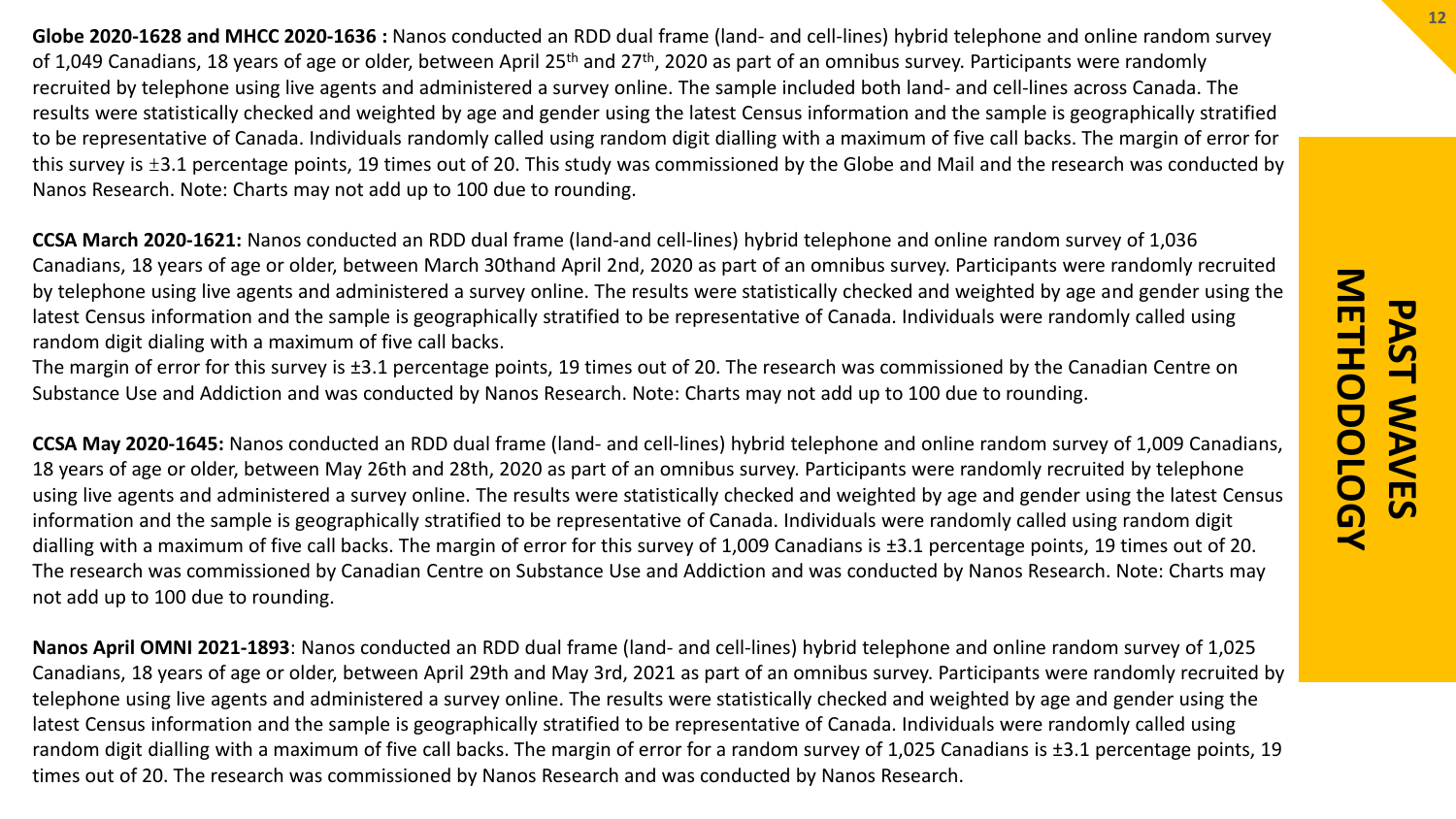| <b>Element</b>                      | <b>Description</b>                                                                                                                                                                                                                                                                                     | <b>Element</b>                              | <b>Description</b>                                                                                                                                                                                                                                          |  |  |  |  |  |  |
|-------------------------------------|--------------------------------------------------------------------------------------------------------------------------------------------------------------------------------------------------------------------------------------------------------------------------------------------------------|---------------------------------------------|-------------------------------------------------------------------------------------------------------------------------------------------------------------------------------------------------------------------------------------------------------------|--|--|--|--|--|--|
| Research sponsor                    | Nanos Research                                                                                                                                                                                                                                                                                         | <b>Weighting of Data</b>                    | The results were weighted by age and gender using the latest Census<br>information (2016) and the sample is geographically stratified to<br>ensure a distribution across all regions of Canada. See tables for full                                         |  |  |  |  |  |  |
| Population and Final Sample<br>Size | 1,005 Randomly selected individuals.                                                                                                                                                                                                                                                                   |                                             | weighting disclosure                                                                                                                                                                                                                                        |  |  |  |  |  |  |
| Source of Sample                    | Nanos Panel                                                                                                                                                                                                                                                                                            | Screening                                   | Screening ensured potential respondents did not work in the market<br>research industry, in the advertising industry, in the media or a<br>political party prior to administering the survey to ensure the integrity                                        |  |  |  |  |  |  |
| Type of Sample                      | Probability                                                                                                                                                                                                                                                                                            |                                             | of the data.                                                                                                                                                                                                                                                |  |  |  |  |  |  |
| Margin of Error                     | $\pm$ 3.1 percentage points, 19 times out of 20.                                                                                                                                                                                                                                                       | Excluded<br>Demographics                    | Individuals younger than 18 years old; individuals without land or cell<br>lines, and individuals without internet access could not participate.                                                                                                            |  |  |  |  |  |  |
| Mode of Survey                      | RDD dual frame (land- and cell-lines) hybrid telephone and<br>online omnibus survey                                                                                                                                                                                                                    |                                             |                                                                                                                                                                                                                                                             |  |  |  |  |  |  |
| <b>Sampling Method Base</b>         | The sample included both land- and cell-lines RDD (Random<br>Digit Dialed) across Canada.                                                                                                                                                                                                              | Stratification                              | By age and gender using the latest Census information (2016) and the<br>sample is geographically stratified to be representative of Canada.<br>Smaller areas such as Atlantic Canada were marginally oversampled to<br>allow for a minimum regional sample. |  |  |  |  |  |  |
| Demographics (Captured)             | Atlantic Canada, Quebec, Ontario, Prairies, British Columbia;<br>Men and Women; 18 years and older.<br>Six digit postal code was used to validate geography.                                                                                                                                           | <b>Estimated Response</b><br>Rate           | 11 percent, consistent with industry norms.                                                                                                                                                                                                                 |  |  |  |  |  |  |
| Fieldwork/Validation                | Individuals were recruited using live interviews with live<br>supervision to validate work, the research questions were<br>administered online                                                                                                                                                         | <b>Question Order</b>                       | Question order in the preceding report reflects the order in which<br>they appeared in the original questionnaire.                                                                                                                                          |  |  |  |  |  |  |
| Number of Calls                     | Maximum of five call backs to those recruited.                                                                                                                                                                                                                                                         |                                             | Topics on the omnibus ahead of the survey content included: views on<br>political issues, views on economic issues, the Canadian trucking                                                                                                                   |  |  |  |  |  |  |
| Time of Calls                       | Individuals recruited were called between 12-5:30 pm and<br>6:30-9:30pm local time for the respondent.                                                                                                                                                                                                 | <b>Question Content</b>                     | industry, broadcasting, the CBC, diabetes and helping people with<br>disabilities.                                                                                                                                                                          |  |  |  |  |  |  |
| <b>Field Dates</b>                  | April 29th to May 2nd, 2022                                                                                                                                                                                                                                                                            | <b>Question Wording</b>                     | The questions in the preceding report are written exactly as they were<br>asked to individuals.                                                                                                                                                             |  |  |  |  |  |  |
| Language of Survey                  | The survey was conducted in both English and French.                                                                                                                                                                                                                                                   | Research/Data<br><b>Collection Supplier</b> | Nanos Research                                                                                                                                                                                                                                              |  |  |  |  |  |  |
| Standards                           | Nanos Research is a member of the Canadian Research Insights<br>Council (CRIC) and confirms that this research fully complies<br>with all CRIC Standards including the CRIC Public Opinion<br>Research Standards and Disclosure Requirements.<br>https://canadianresearchinsightscouncil.ca/standards/ | Contact                                     | Contact Nanos Research for more information or with any concerns or<br>questions.<br>http://www.nanos.co<br>Telephone: (613) 234-4666 ext. 237<br>Email: info@nanosresearch.com.                                                                            |  |  |  |  |  |  |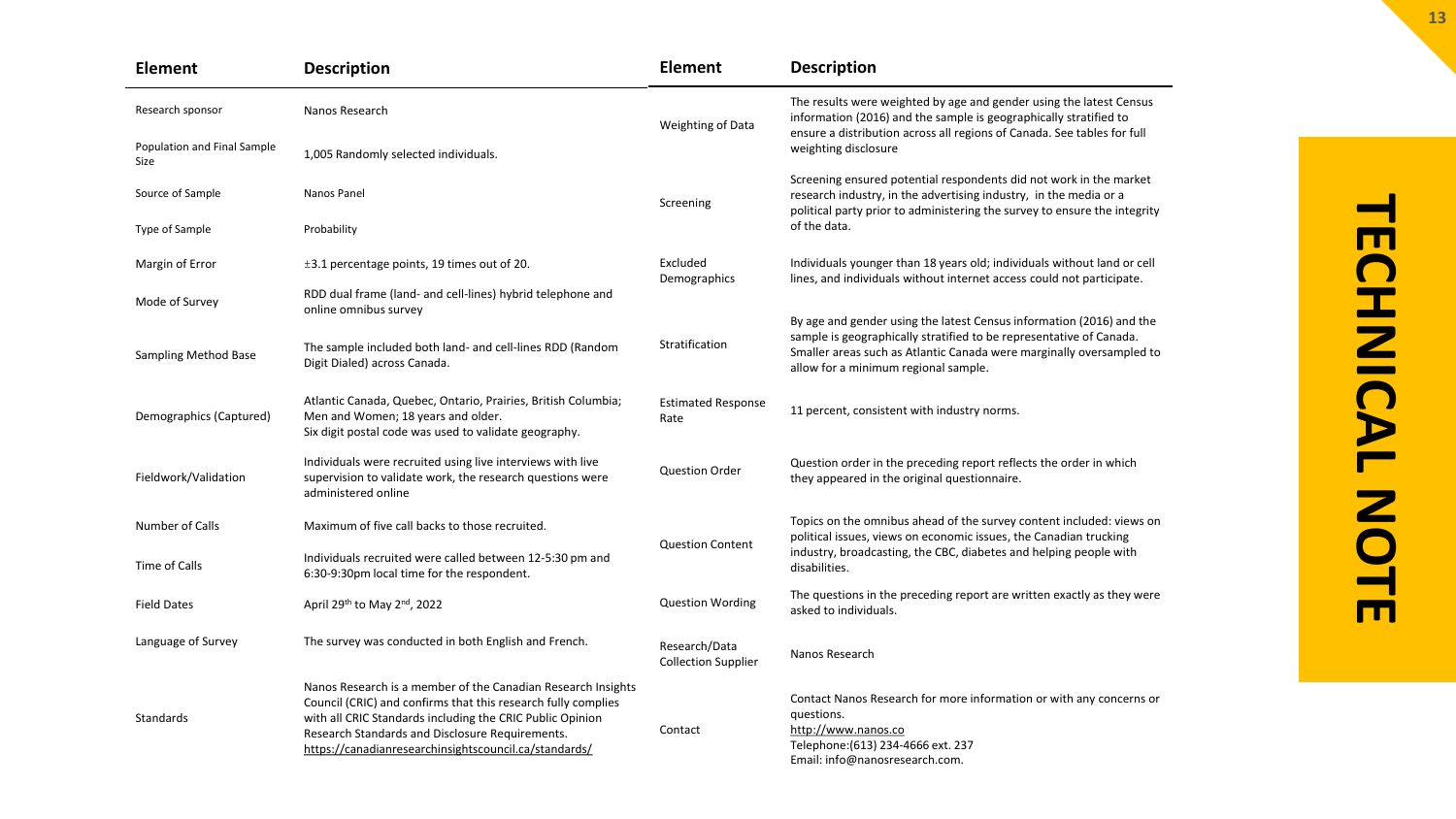

As one of North America's premier market and public opinion research firms, we put strategic intelligence into the hands of decision makers. The majority of our work is for private sector and public facing organizations and ranges from market studies, managing reputation through to leveraging data intelligence. Nanos Research offers a vertically integrated full service quantitative and qualitative research practice to attain the highest standards and the greatest control over the research process. [www.nanos.co](http://www.nanos.co/)

# nanos dimap analytika

dimap  $@$  NANOS

This international joint venture between [dimap](http://dimap.de/en/HOMEen) and [Nanos](http://nanos.co/) brings together top research and data experts from North American and Europe to deliver exceptional data intelligence to clients. The team offers data intelligence services ranging from demographic and sentiment microtargeting; consumer sentiment identification and decision conversion; and, data analytics and profiling for consumer persuasion. [www.nanosdimap.com](http://www.nanosdimap.com/)

### NANOS RUTHERFORD McKAY & Co.

NRM is an affiliate of Nanos Research and Rutherford McKay Associates. Our service offerings are based on decades of professional experience and extensive research and include public acceptance and engagement, communications audits, and narrative development. [www.nrmpublicaffairs.com](http://nrmpublicaffairs.com/index.html)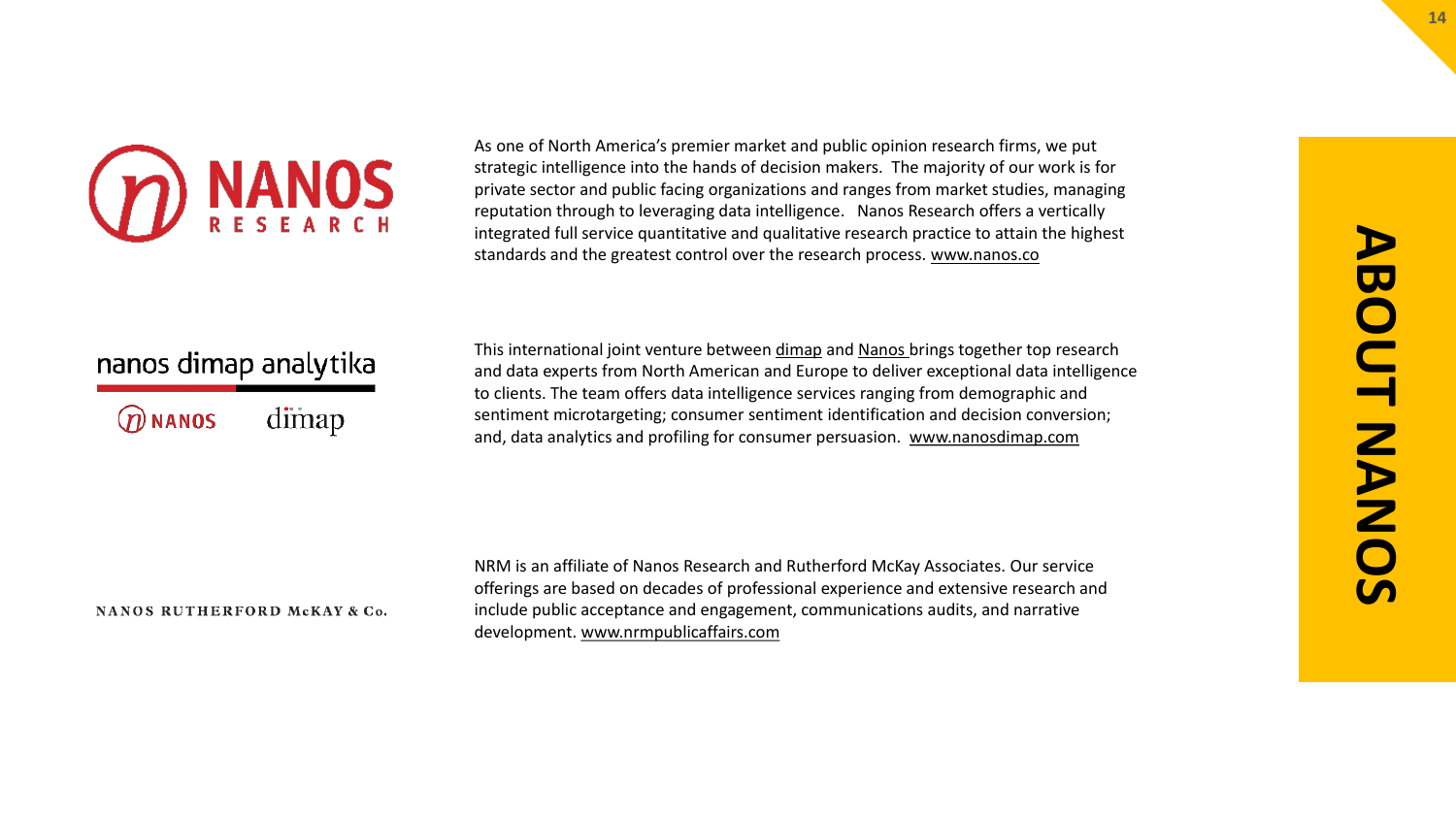# **TABULATIONSTABULATIONS** o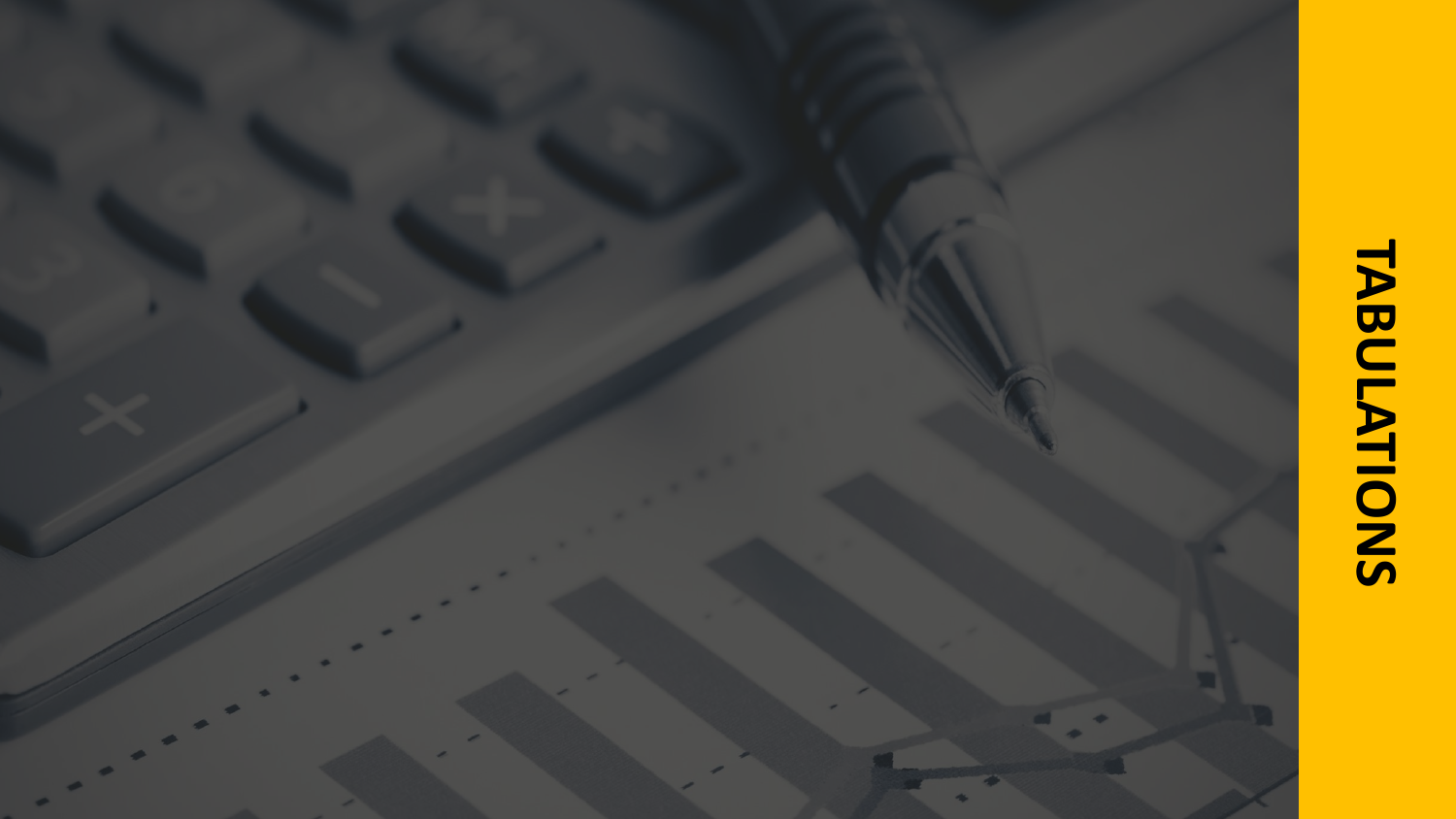

### **2022-2137 – Mental Health – Omni – STAT SHEET**

|                                                                 |                 |            |         |          |        | Region  |          |                |      | Gender |      | Age  |      |
|-----------------------------------------------------------------|-----------------|------------|---------|----------|--------|---------|----------|----------------|------|--------|------|------|------|
|                                                                 |                 |            |         |          |        |         |          |                |      |        | 18   | 35   |      |
|                                                                 |                 |            | Canada  |          |        |         |          | <b>British</b> |      |        | to   | to   | 55   |
|                                                                 |                 |            | 2022-05 | Atlantic | Quebec | Ontario | Prairies | Columbia       | Male | Female | 34   | 54   | plus |
| <b>Question - Many Canadians</b><br>are self-isolating and only | Total           | Unwgt<br>N | 1005    | 100      | 249    | 301     | 196      | 159            | 525  | 480    | 309  | 370  | 326  |
| going out in public for                                         |                 | Wgt N      | 1000    | 67       | 233    | 384     | 183      | 133            | 489  | 511    | 273  | 341  | 386  |
| essentials or to work in an<br>essential workplace. Are         | Very well       | %          | 36.7    | 34.6     | 45.7   | 31.8    | 34.4     | 39.5           | 39.4 | 34.1   | 31.4 | 35.4 | 41.7 |
| you coping very well,                                           | Somewhat well   | %          | 43.7    | 48.4     | 37.6   | 46.1    | 44.3     | 44.1           | 42.4 | 45.0   | 40.9 | 43.3 | 46.0 |
| somewhat well, somewhat                                         | Somewhat poorly | %          | 11.6    | 9.9      | 12.4   | 13.9    | 9.9      | 7.0            | 12.0 | 11.3   | 15.5 | 11.7 | 8.8  |
| poorly, or poorly with self-                                    | Poorly          | %          | 5.1     | 5.3      | 3.3    | 5.6     | 6.6      | 4.8            | 4.2  | 6.0    | 8.9  | 5.9  | 1.8  |
| isolation?                                                      | Unsure          | %          | 2.8     | 1.7      | 0.9    | 2.6     | 4.7      | 4.6            | 2.0  | 3.6    | 3.2  | 3.7  | 1.7  |

|                                           |                          |            |         |          |        | Region  |          |                |      | Gender |          | Age      |      |
|-------------------------------------------|--------------------------|------------|---------|----------|--------|---------|----------|----------------|------|--------|----------|----------|------|
|                                           |                          |            | Canada  |          |        |         |          | <b>British</b> |      |        | 18<br>to | 35<br>to | 55   |
|                                           |                          |            | 2022-05 | Atlantic | Quebec | Ontario | Prairies | Columbia       | Male | Female | 34       | 54       | plus |
| Question - Is your<br>mental health today | Total                    | Unwgt<br>Ν | 1005    | 100      | 249    | 301     | 196      | 159            | 525  | 480    | 309      | 370      | 326  |
| better, somewhat                          |                          | Wgt N      | 1000    | 67       | 233    | 384     | 183      | 133            | 489  | 511    | 273      | 341      | 386  |
| better, somewhat<br>worse, worse or about | Better                   | $\%$       | 3.8     | 2.3      | 3.5    | 4.0     | 3.1      | 5.2            | 4.2  | 3.4    | 4.7      | 4.7      | 2.3  |
| the same as before the                    | Somewhat better          | %          | 10.4    | 7.5      | 12.2   | 9.0     | 10.5     | 12.4           | 10.4 | 10.4   | 11.5     | 12.8     | 7.4  |
| COVID-19 pandemic?                        | Somewhat worse           | %          | 24.6    | 23.5     | 21.2   | 24.5    | 26.9     | 28.5           | 22.8 | 26.4   | 28.3     | 26.1     | 20.7 |
|                                           | Worse                    | %          | 14.1    | 13.9     | 6.2    | 17.1    | 18.2     | 14.0           | 13.1 | 15.1   | 22.4     | 15.0     | 7.5  |
|                                           | About the same as before | %          | 46.1    | 51.2     | 56.2   | 44.5    | 40.1     | 38.4           | 48.5 | 43.7   | 31.9     | 40.8     | 60.8 |
|                                           | Unsure                   | %          | 1.0     | 1.6      | 0.7    | 0.9     | 1.1      | 1.5            | 1.0  | 1.1    | 1.3      | 0.6      | 1.3  |

|                                                    |                       |            |                   | Region   |        |         |          |                            |      |        |                        | Age         |            |
|----------------------------------------------------|-----------------------|------------|-------------------|----------|--------|---------|----------|----------------------------|------|--------|------------------------|-------------|------------|
|                                                    |                       |            | Canada<br>2022-05 | Atlantic | Quebec | Ontario | Prairies | <b>British</b><br>Columbia | Male | Female | 18 <sub>to</sub><br>34 | 35 to<br>54 | 55<br>plus |
| Question - Compared to<br>before the pandemic, has | Total                 | Unwgt<br>Ν | 1002              | 100      | 246    | 301     | 196      | 159                        | 523  | 479    | 309                    | 368         | 325        |
| your alcohol consumption                           |                       | Wgt N      | 998               | 67       | 231    | 384     | 183      | 133                        | 487  | 510    | 273                    | 340         | 385        |
| increased, decreased or<br>stayed the same?        | Increased             | %          | 13.5              | 16.2     | 10.2   | 14.0    | 10.6     | 20.3                       | 13.9 | 13.1   | 17.8                   | 15.1        | 9.0        |
|                                                    | Decreased             | %          | 15.7              | 16.8     | 15.7   | 15.6    | 17.0     | 13.9                       | 17.0 | 14.5   | 18.3                   | 15.0        | 14.6       |
|                                                    | Stayed the same       | %          | 49.2              | 43.6     | 53.1   | 47.6    | 48.4     | 50.9                       | 48.4 | 49.9   | 42.9                   | 47.8        | 54.9       |
|                                                    | I don't drink alcohol | %          | 21.6              | 23.3     | 20.9   | 22.9    | 24.1     | 14.9                       | 20.7 | 22.5   | 21.0                   | 22.2        | 21.6       |

Nanos conducted an RDD dual frame (land- and cell- lines) hybrid telephone and online random survey of 1,005 Canadians, 18 years of age or older, between April  $29<sup>th</sup>$  and May  $2<sup>nd</sup>$ , 2022. The margin of error this survey is  $\pm 3.1$  percentage points, 19 times out of 20.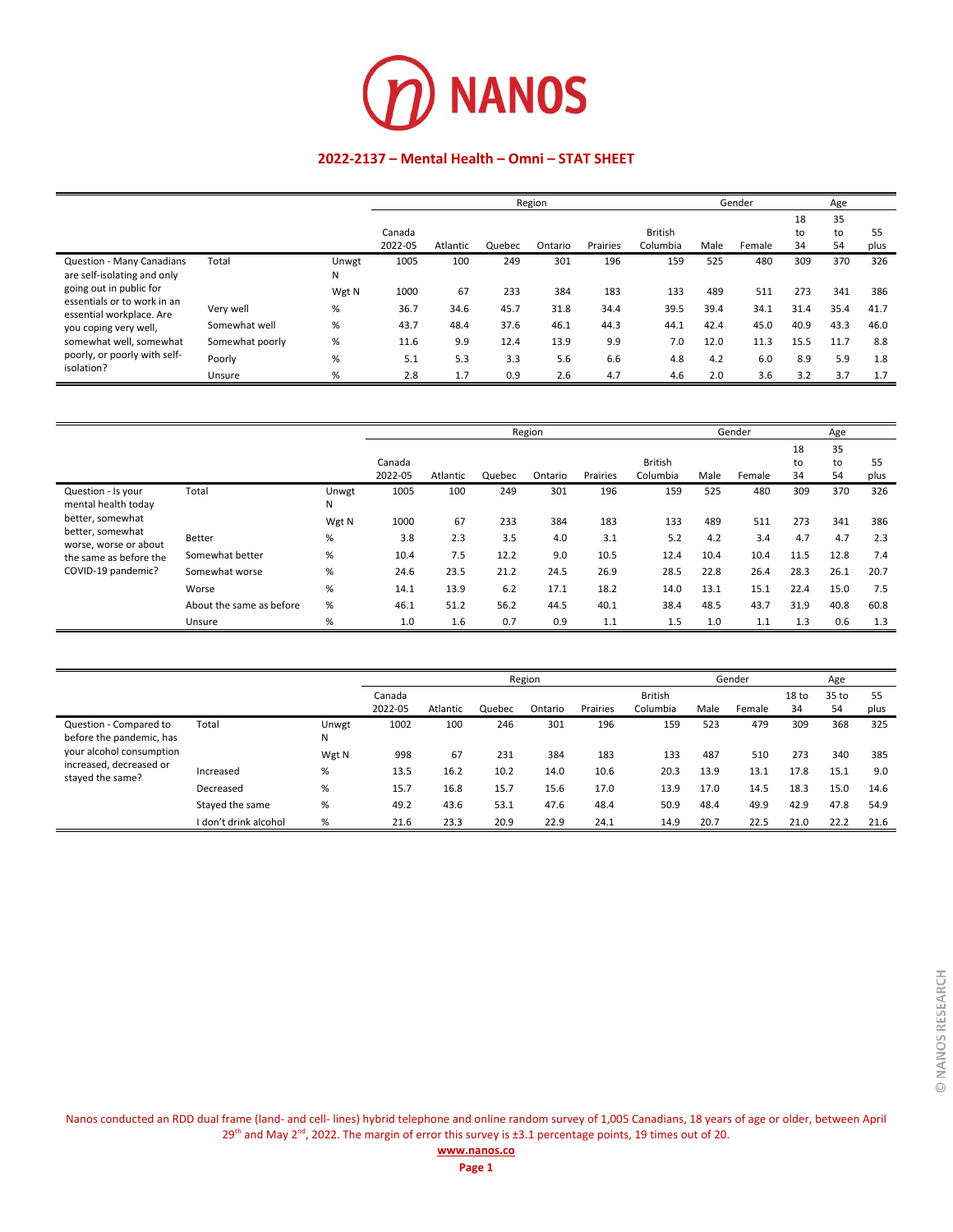

### **2022-2137 – Mental Health – Omni – STAT SHEET**

|                                             |                                                         |            |         |          |        | Region  |          |                |      | Gender |      | Age  |      |
|---------------------------------------------|---------------------------------------------------------|------------|---------|----------|--------|---------|----------|----------------|------|--------|------|------|------|
|                                             |                                                         |            |         |          |        |         |          |                |      |        | 18   | 35   |      |
|                                             |                                                         |            | Canada  |          |        |         |          | <b>British</b> |      |        | to   | to   | 55   |
|                                             |                                                         |            | 2022-05 | Atlantic | Quebec | Ontario | Prairies | Columbia       | Male | Female | 34   | 54   | plus |
| Question - In the past<br>12 months, has a  | Total                                                   | Unwgt<br>N | 1001    | 100      | 248    | 298     | 196      | 159            | 522  | 479    | 308  | 369  | 324  |
| relative, friend, doctor,                   |                                                         | Wgt N      | 995     | 67       | 232    | 380     | 183      | 133            | 485  | 510    | 272  | 340  | 383  |
| or another health<br>professional expressed | Relative expressed concern                              | %          | 4.1     | 4.0      | 2.0    | 5.0     | 3.7      | 5.5            | 6.5  | 1.8    | 5.1  | 4.7  | 2.8  |
| concern about your                          | Friend expressed concern                                | %          | 1.2     | 0.8      | 2.1    | 0.9     | 0.8      | 1.2            | 1.6  | 0.8    | 2.6  | 1.2  | 0.2  |
| drinking or suggested                       | Doctor expressed concern                                | %          | 1.7     | 0.0      | 1.6    | 2.5     | 0.4      | 1.7            | 2.8  | 0.6    | 2.0  | 1.7  | 1.4  |
| you cut down? (Select<br>all that apply)    | Another healthcare<br>professional expressed<br>concern | %          | 1.0     | 0.8      | 1.1    | 1.2     | 0.8      | 0.5            | 1.6  | 0.3    | 2.8  | 0.5  | 0.0  |
|                                             | No one has expressed<br>concern                         | %          | 93.8    | 94.4     | 94.1   | 93.1    | 95.9     | 92.1           | 90.0 | 97.4   | 92.1 | 93.2 | 95.6 |

\*Values are based on the percentage of positive responses to a specific response option (columns exceed 100%)

\*\*Multifrequency tab based on multiple responses

|                                                      |                                                         |            |         |          |        | Region  |          |                |      | Gender |      | Age  |      |
|------------------------------------------------------|---------------------------------------------------------|------------|---------|----------|--------|---------|----------|----------------|------|--------|------|------|------|
|                                                      |                                                         |            |         |          |        |         |          |                |      |        | 18   | 35   |      |
|                                                      |                                                         |            | Canada  |          |        |         |          | <b>British</b> |      |        | to   | to   | 55   |
|                                                      |                                                         |            | 2022-05 | Atlantic | Quebec | Ontario | Prairies | Columbia       | Male | Female | 34   | 54   | plus |
| Question - In the past 12<br>months, has a relative, | Total                                                   | Unwgt<br>N | 1022    | 100      | 251    | 310     | 200      | 161            | 538  | 484    | 324  | 374  | 324  |
| friend, doctor, or another<br>health professional    |                                                         | Wgt N      | 1012    | 67       | 234    | 391     | 186      | 134            | 497  | 515    | 285  | 345  | 383  |
| expressed concern about<br>your drinking or          | Relative expressed<br>concern                           | %          | 4.0     | 4.0      | 2.0    | 4.9     | 3.7      | 5.5            | 6.4  | 1.7    | 4.8  | 4.6  | 2.8  |
| suggested you cut down?                              | Friend expressed concern                                | %          | 1.2     | 0.8      | 2.1    | 0.9     | 0.8      | 1.2            | 1.6  | 0.8    | 2.5  | 1.2  | 0.2  |
| (Select all that apply)                              | Doctor expressed concern                                | %          | 1.6     | 0.0      | 1.6    | 2.5     | 0.4      | 1.7            | 2.7  | 0.6    | 1.9  | 1.6  | 1.4  |
|                                                      | Another healthcare<br>professional expressed<br>concern | %          | 0.9     | 0.8      | 1.1    | 1.1     | 0.8      | 0.5            | 1.6  | 0.3    | 2.7  | 0.5  | 0.0  |
|                                                      | No one has expressed<br>concern                         | %          | 92.2    | 94.4     | 93.2   | 90.6    | 94.4     | 91.1           | 87.8 | 96.5   | 88.1 | 92.0 | 95.6 |

\*Values are based on the proportion a response represents of all response options (columns add up to 100%).

\*\*Multifrequency tab based on multiple responses

Nanos conducted an RDD dual frame (land- and cell- lines) hybrid telephone and online random survey of 1,005 Canadians, 18 years of age or older, between April  $29<sup>th</sup>$  and May 2<sup>nd</sup>, 2022. The margin of error this survey is  $\pm 3.1$  percentage points, 19 times out of 20.